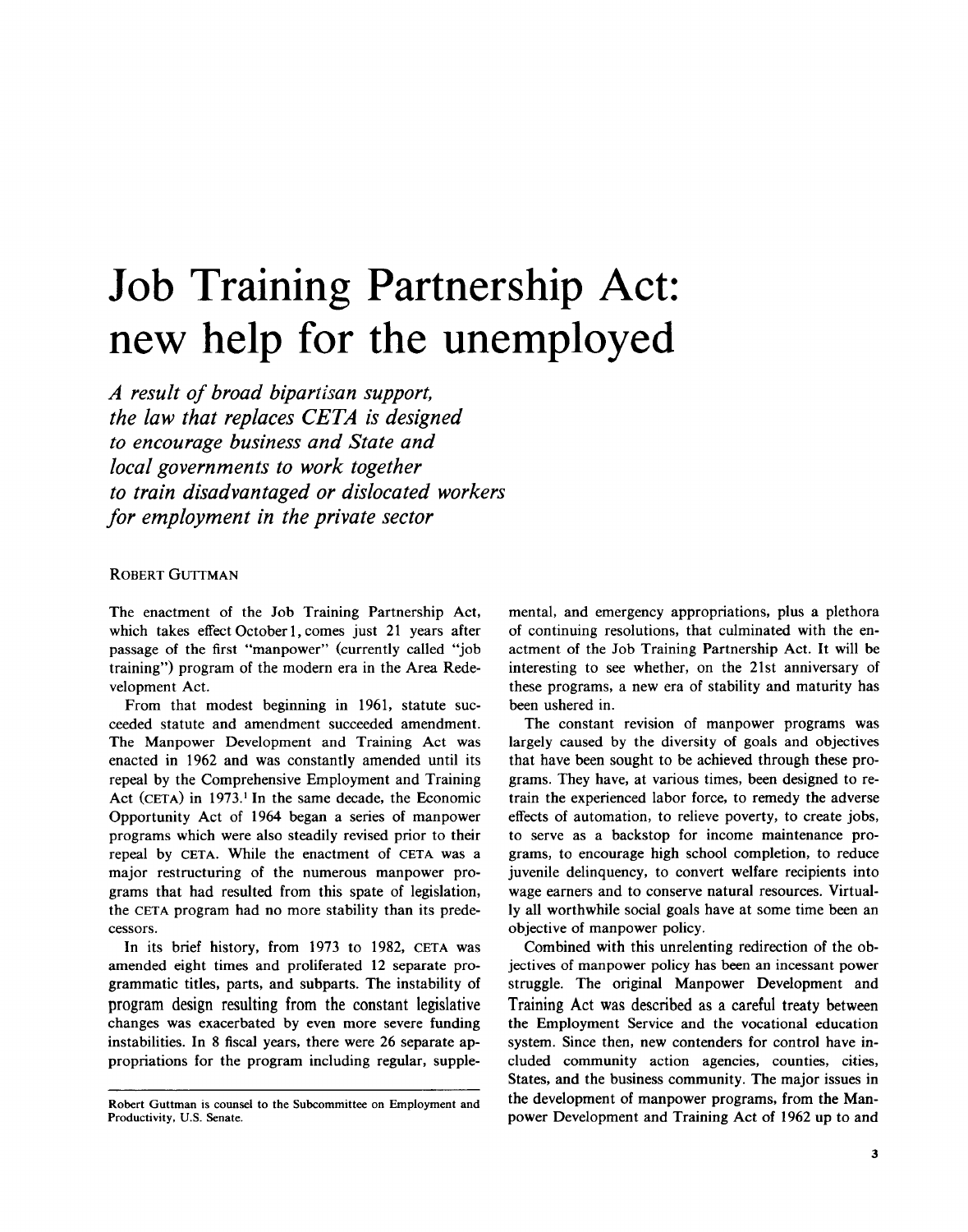including the Job Training Partnership Act, have been as much the power relationships among these contending parties as the program's substance itself.

In an article following the enactment of CETA, I wrote that "though all agreed on the need to decentralize not all agreed on who would control under decentralization." That statement is just as applicable to the development of the Job Training Partnership Act. The broad objectives of decategorization and decentralization, which were the agreed-upon parameters of the CETA legislation, were also those of the Job Training Partnership Act. Thus, the issues that needed to be resolved in 1973 also needed to be resolved in 1982.

In the development of the new act, there were three basic issues: first, the appropriate relationship among Federal, State, and local government; second, the appropriate relationship between the business sector and local government in the planning and administration of training programs; and third, the appropriate relationship between training and income and other support.

## Intergovernmental relations

In the development of CETA, everyone agreed on the need to decentralize, but there was an unremitting controversy as to whom it should be decentralized to. There were several major contenders but, ultimately, the struggle was one between local and State governments. Resolution came through the definition of the term "prime sponsor," who was the direct recipient of Federal grants with basic programmatic responsibility. Local governments were "prime sponsors" and received direct grants from the Federal Government for all major urbanized areas, that is, for cities and counties with populations of 100,000 or more, and the State was defined as the "prime sponsor" for all other areas. Thus, State and local governments were both "prime sponsors" with identical functions. The distinction between them was geographical, not functional . In essence, the Governor was treated as the local government for rural areas and, as a result, received approximately one-third of basic grant funds for the so-called "balance-of-State." Therefore, local government played barely any role in the balance-of-State, and the State played hardly any role in the areas where prime sponsors were local governments.

The solution to the State and local government conflict resolved one of the major issues between the Democratic Congress and the Republican Administration concerning the implementation of "special revenue sharing." The legislative history is unclear as to whether CETA should have been considered a special revenue sharing program, but it is clear that it was a form of decentralization that left no role for State government in those areas where Federal grants were made directly to local government.

The development of the relative roles of State and local governments in the Job Training Partnership Act is quite different. One of the major program goals of the current Administration is the development of a "New Federalism." Whether the Job Training Partnership Act is indeed the first example of new federalism in action remains to be seen, but it is clear that the intergovernmental relationships contemplated by this act are vastly different from those under CETA.

Under the Job Training Partnership Act, the distinction between the role of local and State governments is not based on geography but rather on function. The Governor has the same role with respect to all areas of the State instead of having a commanding voice in rural areas and none in urban. Under the act, Federal grants are made to the States with a mandatory suballocation formula to the service delivery area into which the State is divided. The basic design and administration of job training programs occurs at the local (service delivery area) level through a partnership between local government and business organizations.

The State's role is not that of the design and implementation of the details of the training programs; but is coordination, supervision, review, monitoring and assignment of performance goals and sanctions for nonperformance. The basic role of the State in this act has not been achieved by transfer of functions from the local government, rather it has been accomplished by transfer of functions in the Federal Government.

The basic functions of the State are the designation of service delivery areas, approval of local plans, fiscal and management controls, application and enforcement of performance standards, and coordination of programs. A word should be said about the first and last of these. Federal legislation no longer mandates service delivery areas, but instead gives the Governor considerable discretion to relate service delivery areas to the economic realities in his or her State or to areas in which related services are performed. Of course, there are substantial limits to the Governor's discretion because localities with populations of 200,000 or more do have a statutory right to form service delivery areas on their own. However, one may hope that, in the long run, the advantages of rationalizing the Governor's areas will discourage this choice .

Another major and new role at the State level is the authority to achieve coordination among job training programs. Prior attempts to mandate coordination at the local level have not been generally effective, while coordination at the Federal level has been no more successful. The State government seems the most logical place to bring the variety of interrelated programs together and thus, under the Job Training Partnership Act, the State is authorized to prescribe coordination criteria which are mandatory on the local delivery sys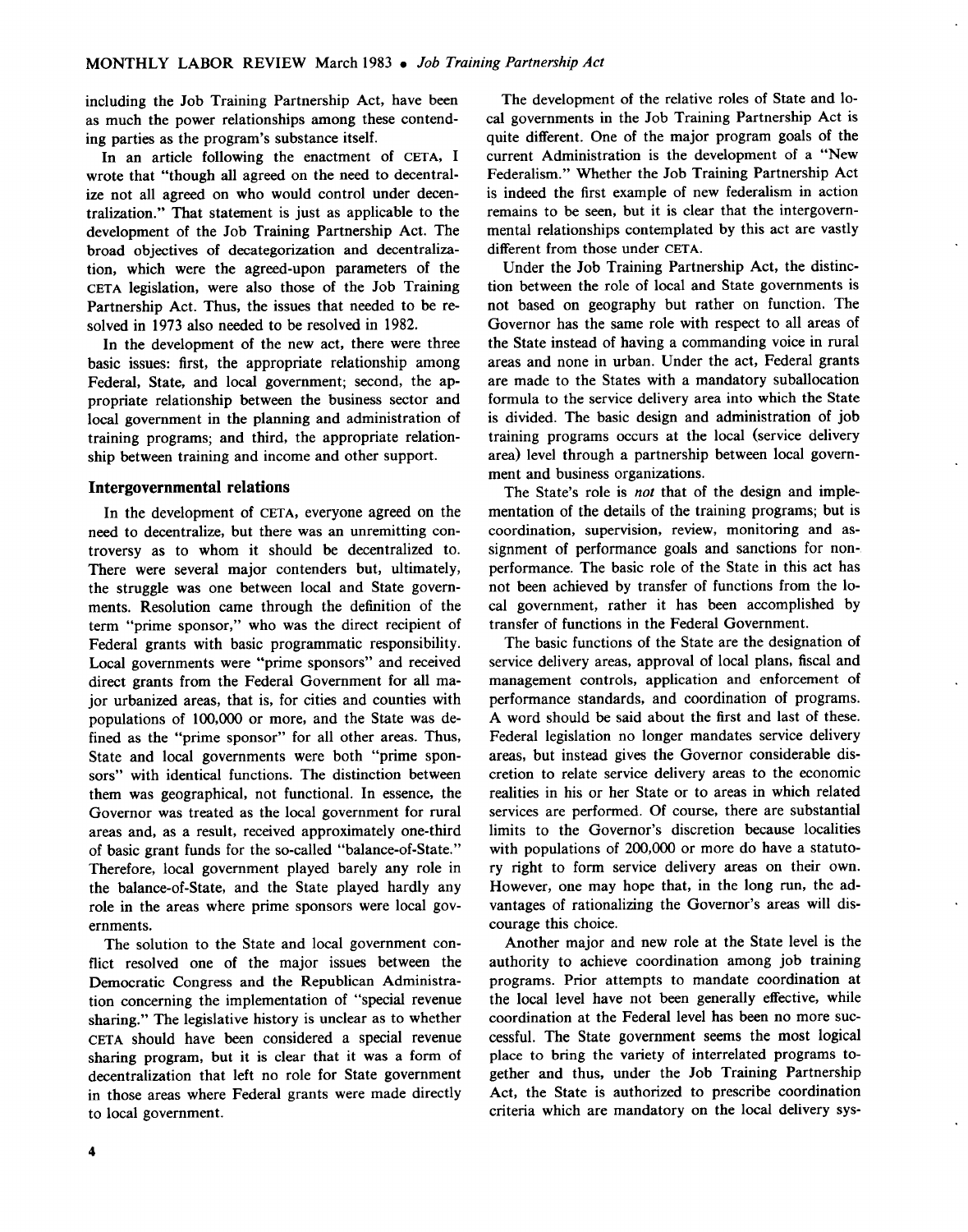tems. It should also be noted that the act also amends the Wagner-Peyser Act, which had for practical purposes remained unamended since its enactment 50 years ago, with the major objective of promoting coordination between the training and the Employment Service systems.

It should be emphasized that the act also leaves a strong and, one would hope, more effective role for the Federal Government. In past training programs, the Federal role has been substantial, but it has focused on methods of achieving goals rather than on execution. The new training act removes that detailed regulatory authority from the Labor Department. The department is also removed from day-to-day oversight and instead is given the primary function of prescribing effective and enforceable performance goals, though retaining functions related to the appropriate expenditure of funds. However, the whole thrust of the new Federal, State, and local relationship is to give appropriate functions to each governmental level. The Federal Government provides the definition of the objectives, that is, increased earnings, employment, and reduction of welfare dependency; the State government has the basic managerial and coordinating functions, and the design and implementation of programs is placed at the local level.

## Business and local government's relations

The original CETA did not give any statutory recognition to the role of the business community. Though it has always been known that most graduates of the training programs are destined to be hired by the private sector, business was not given any statutory role in the design or implementation of programs. This vacuum was occasionally addressed by administrative initiatives, such as the jobs program during the Johnson Administration, and various other attempts to promote coordination and interlocking between the public training system and the private sector. The first statutory move in that direction, though, came in 1978 with the Title VII amendment to CETA, which provided for a private industry council. However, the role of the council was seen by many business people as too weak, both because Title VII was a fairly small part of the total appropriation under the act and because the council was effectively under the domination of the chief elected official, who appointed and could dismiss members.

There was a surprising degree of unanimity during the development of the new statute that effective training programs require business and local government to work in partnership. The Senate bill gave the private industry council a lead role in planning and administering job training programs, but the plan required the concurrence of the local official. If such concurrence could not be reached, the Governor was to be arbitrator. The

House bill gave the lead role to the local government officials but again with the concurrence of private industry required, and disputes were to be resolved by the Secretary. In the conference committee, it was agreed that the partnership in each of the bills was not equal, and it was further agreed that there was to be a true and equal partnership between local government and the business community. That agreement was translated into legislation as follows: a private industry council is to be established for each service delivery area based on nominations from general-purpose business and government so as to ensure that the elected official chooses truly representative persons of the business community. However, nominations are required to be in excess of the number of vacancies to provide some choice to the local government. After a council is established, it is given a planning grant from the Department of Labor so that it can deal on an equal basis with the local government, which, of course, has an available staff. The conference report describes the relationship as follows:

After the PIC is certified and has its first meeting convened by the chief elected official, it will elect its chairperson, provide for operational rules, and select necessary staff to assist it in determining how to exercise its functions . After the Pic has had an opportunity to review the operation of current training programs in the area and to formulate its general policy positions, it will then enter into negotiations with the appropriate local government officials for the agreements specified in the bill. The first such subject of negotiations will concern the method for developing the plan, which may be an agreement to have the Pic or the local government or such other method or institutions specified in the agreement prepare the plan. Further, either as part of the same agreement or in a later one, the Pic and local governments will decide on the grant recipient and administrator of programs in the area. The conference agreement makes plain that these may be the same or separate entities and that either or both may be the Plc, the local government or any other entity or entities provided in the agreement.

The above clarifies that business communities and local government are free to negotiate the terms of any agreement they see fit. They are brought to the bargaining table as equal partners and thereafter their decisions will be influenced by the needs of the locality and the degree of involvement that each of the parties wants. It is, perhaps, one of the most complete forms of decentralization in Federal legislation in terms of local administrative and planning requirements.

# Programmatic issues

It is a surprising fact that, throughout the consideration of manpower training programs from the early 1960's through the early 1980's, there has been remarkably little controversy about the substance of training programs. Legislation has continued to authorize the basic forms of institutional and on-the-job training,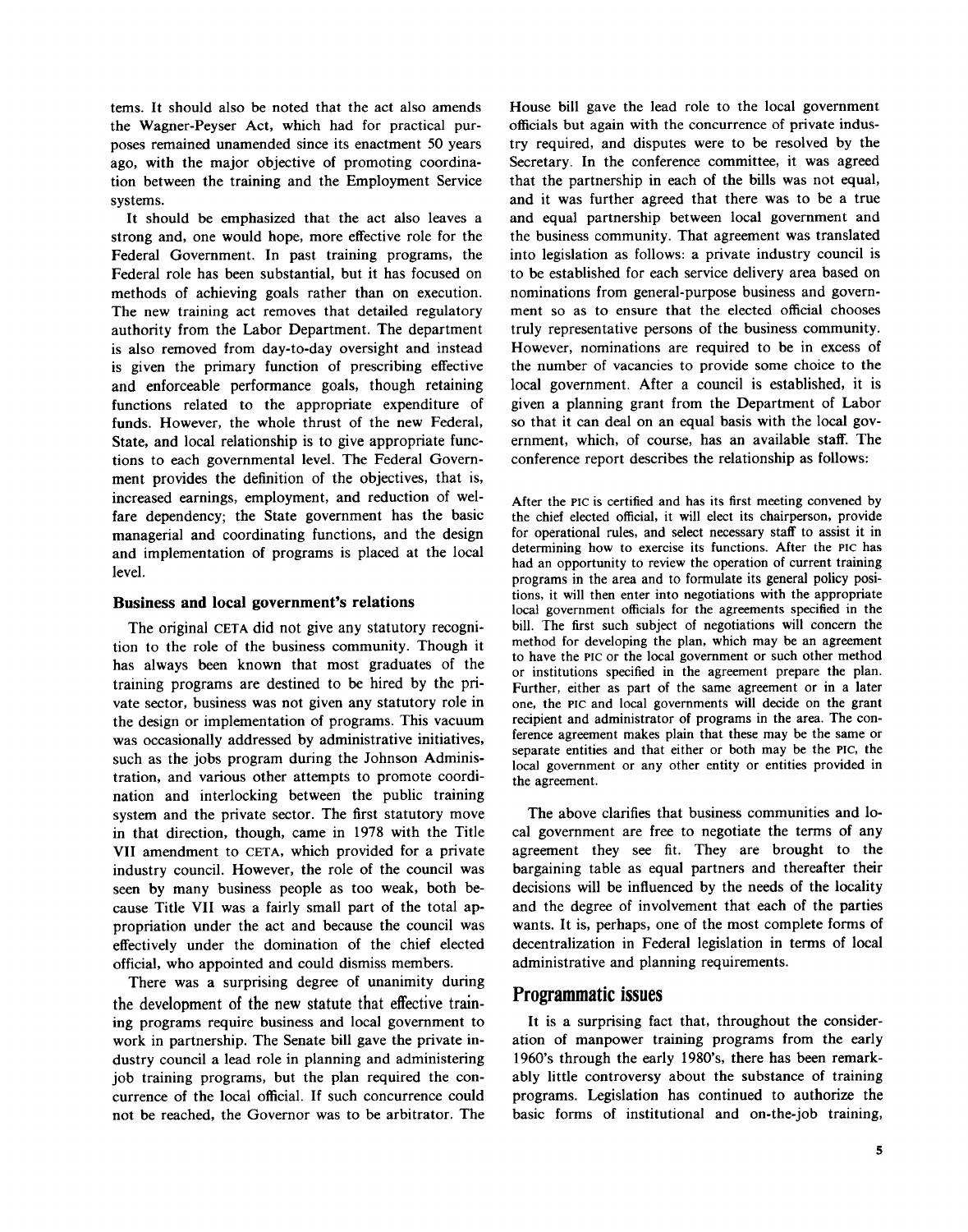placing remarkably few Federal mandates on how these services are to be performed. There have been expansions of the kinds of training activities authorized for youth, but it is fair to say that the core of the argument has related more to who shall deliver the services and what level of government shall be involved rather than to the specifications of the kinds of training. This was true in the . development of CETA, which, in essence, merely reauthorized all the forms of training that had been permitted under predecessor legislation. The "decategorization" that was the hallmark of CETA did not eliminate the previous categorical programs. Instead, it meant that the prime sponsor, rather than the Federal Government, chose the mix of categorical programs within its local area. However, in the case of CETA there was one major argument concerning programmatic issues and that concerned public service employment. Likewise, during the development of the new bill, there was one major programmatic issue; and that was the relation between training and income and other support.

In a sense, this was an update of the public service employment issue of 1973. Public service employment is probably the extreme example of income support to participants in training programs. Once public service employment was labeled as "transitional" it acquired, at least in theory, a characteristic of a training program because it was designed to lead from the subsidized public service employment jobs to a regular job, thus promoting the same objectives as training programs. However, while participating in the public service employment programs, the individual received income through the wage payment far in excess of the support available under any other training program. Also included in the income available under CETA were the mandatory allowance payments to persons who were in institutional training and the wage payments made in work experience programs, which encompassed a wide variety of programs from those with heavy training components to others which were little more than a disguised form of income maintenance.

Under the Job Training Partnership Act, it was agreed upon early that there would be no public service employment. Proponents of public service employment programs made no concession on the merits of such programs, but agreed they would fight the battle on a separate piece of legislation, rather than endanger the passage of a bill authorizing training programs. However, the availability of wages under work experience programs and allowances and supportive services for persons in other training programs remained a major issue throughout the consideration of the bill. The Administration bill prohibited all wage and allowance payments to participants and limited the combined costs of administration and supportive services to 30 percent, with the remaining 70 percent required to be spent for training. This proposal was not adopted in full in either the House or the Senate bill, but each bill did provide that 70 percent of the funds should be spent for "training."

The Administration's proposal directly raised a major question, could work experience programs legitimately be classified as "training?" While all the conferees recognized the need to concentrate funds on training, they differed philosophically on what constituted training, thus making the resolution of this isssue one of the most difficult faced by the conference.

The outcome is instructive: it is a compromise that all sides could live with, though perhaps difficult to defend philosophically. The new act excludes the summer youth program from the 70-30 restriction altogether, treats the costs of tryout employment and 50 percent of the costs of a training-related work experience program as training costs (thus counting as part of the 70 rather than 30), and permits localities to exceed the 30 percent limitation when specified conditions are met. Thus, it provides for a concentration of funds on training without sacrificing local flexibility or making it impossible to meet the needs of those who cannot participate in training without income support.

## **Conclusion**

I have sketched very briefly, the major issues that were in dispute, their historical development, and the method of their resolution in the Job Training Partnership Act. However, I think it is important to point out that there were several issues that were not in dispute but that may be of more long-run significance than the matters discussed so far. I want to mention three in particular. First, the act contains a permanent authorization, thus relieving the program of the constant reexamination which was required by the limited duration of authorizations in past legislation. Second, it provides for advance funding which may relieve the program from the burden of receiving allocations only after the start of the program year . Third, the act relies on performance standards rather than on process requirements. With these reforms in place, the training programs have an opportunity for rational planning and for evaluation that may give them the stability previously lacking.

The development of the Job Training Partnership Act was a broad bipartisan effort. On the Senate side, S.2036 was introduced by Senator Dan Quayle and cosponsored by Senators Edward Kennedy, Paula Hawkins, and Claiborne Pell. On the House side, H.R. 5320 was introduced by Representative Augustus Hawkins and was cosponsored by a large bipartisan group, including Representative James Jeffords, the ranking minority member of the subcommittee. Yet de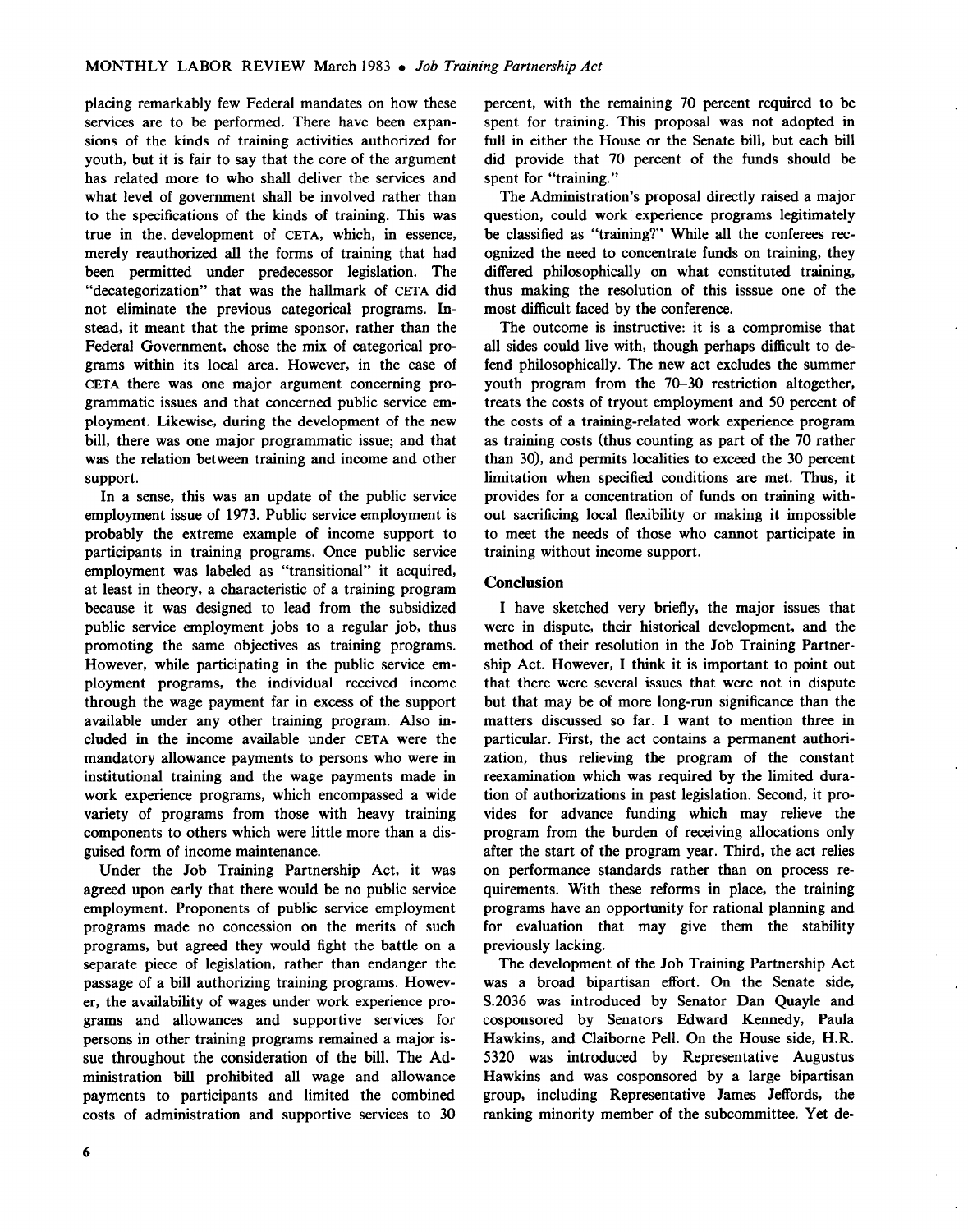spite this effort, the Act's passage was in doubt throughout the process because the pressures for divisiveness were almost as great as those for consensus. The fact that both Speaker Thomas O'Neill and President Ronald Reagan held signing ceremonies, in which each claimed credit for the bill and accused the opposite party of obstructionism, shows both the consensus on the substance and the political confrontation.

The reasons for this combination of consensus and confrontation are lengthy, but a word on the context in which the act was developed is important to its understanding. It was a time when the prior program (CETA) had become a political symbol and even the need to change the title of the program was a matter of intense, and largely partisan, dispute while public service employment had only ardent advocates and harsh critics. The intense feeling surrounding the prior program was exacerbated by the political heat arising from the implementation of major budget reductions through the reconciliation process period and the increase of unemployment to its postwar peak. Thus, the factors making for confrontation were numerous-though insufficient to overcome the basic consensus that the Federal Government has the obligation to provide for training of the disadvantaged in order to enable them to enter the mainstream of the American economy.  $\Box$ 

## $F$ *FOOTNOTE*  $-\qquad$

'See Robert Guttman, "Intergovernmental relations under the new manpower act," Monthly Labor Review, June 1974, pp. 10-16.

# APPENDIX: A Summary of the Job Training Partnership Act

The act provides for an open-ended authorization for the basic program for the economically disadvantaged (Title ILA) and the Federally administered programs (Title IV, excluding Job Corps). There are also separate, open-ended authorizations for the Summer Youth Program (Title II.B) and the Dislocated Workers Program (Title III). For Job Corps (Title IV.B), there are authorized to be appropriated \$618 million, in fiscal year 1983, and such sums as may be necessary for each succeeding fiscal year.

Not more than 7 percent of the total amount appropriated for the Act shall be available to the Secretary for Federally administered programs. (Of that amount, 5 percent shall be available for Veterans' Employment Programs.)

## Title I. Job Training Partnership

Service delivery system. After receiving the proposal of the State Job Training Coordinating Council, the Governor will publish proposed service delivery areas for the State. The Governor must approve any request to be a service delivery area from: 1) any unit of general local government with a population of 200,000 or more and 2) any consortium of contiguous units of general local government, with an aggregate population of 200,000 or more. After reviewing comments from local government, business organizations, and other affected groups, the Governor will make a final designation of service delivery areas.

Establishment of private industry council. There will be a private industry council for each service delivery area. The majority of the membership will be representative of the private sector, one of whom will be selected to be chairperson. The remaining members will be representatives of educational agencies, organized labor, rehabilitation agencies, community-based organizations, economic development agencies, and the Employment Service. After the members have been appointed by the

chief local elected official, the Governor will certify the private industry council.

Functions of the private industry council. The private industry council will provide policy guidance for, and exercise oversight with respect to, activities under the job training plan for the service delivery area, in partnership with the appropriate local official. The private industry council, in accordance with agreements with the local official, shall determine the procedures for the development of the plan and select the administrative entity. After the plan is approved by the private industry council and the local official, it must be jointly submitted to the Governor.

Job training plan. The job training plan is for 2 program years and must include: 1) identification of the administrative entity, 2) a description of services to be provided, 3) procedures for identifying and selecting participants and for eligibility determination, (4) performance goals, 5) procedures for selecting service providers, 6) the budget for the program years, 7) a description of methods of complying with the Governor's coordination and special services plan, 8) coordination provisions, if there is more than one service delivery area in a single labor market area, 9) fiscal control, accounting, audit, and debt collection procedures, and 10) procedures for preparation of submission of an annual report to the Governor. Modifications of the plan may be submitted when required.

Review and approval of plan. At least 4 months prior to the beginning of the first 2 program years covered by the job training plan, the proposed plan, or a summary of it, must be published and made available to the State legislature, local educational and other public agencies, and labor organizations. The final plan, or a summary of it, must be published and submitted to the Governor for approval, not less than 80 days before the beginning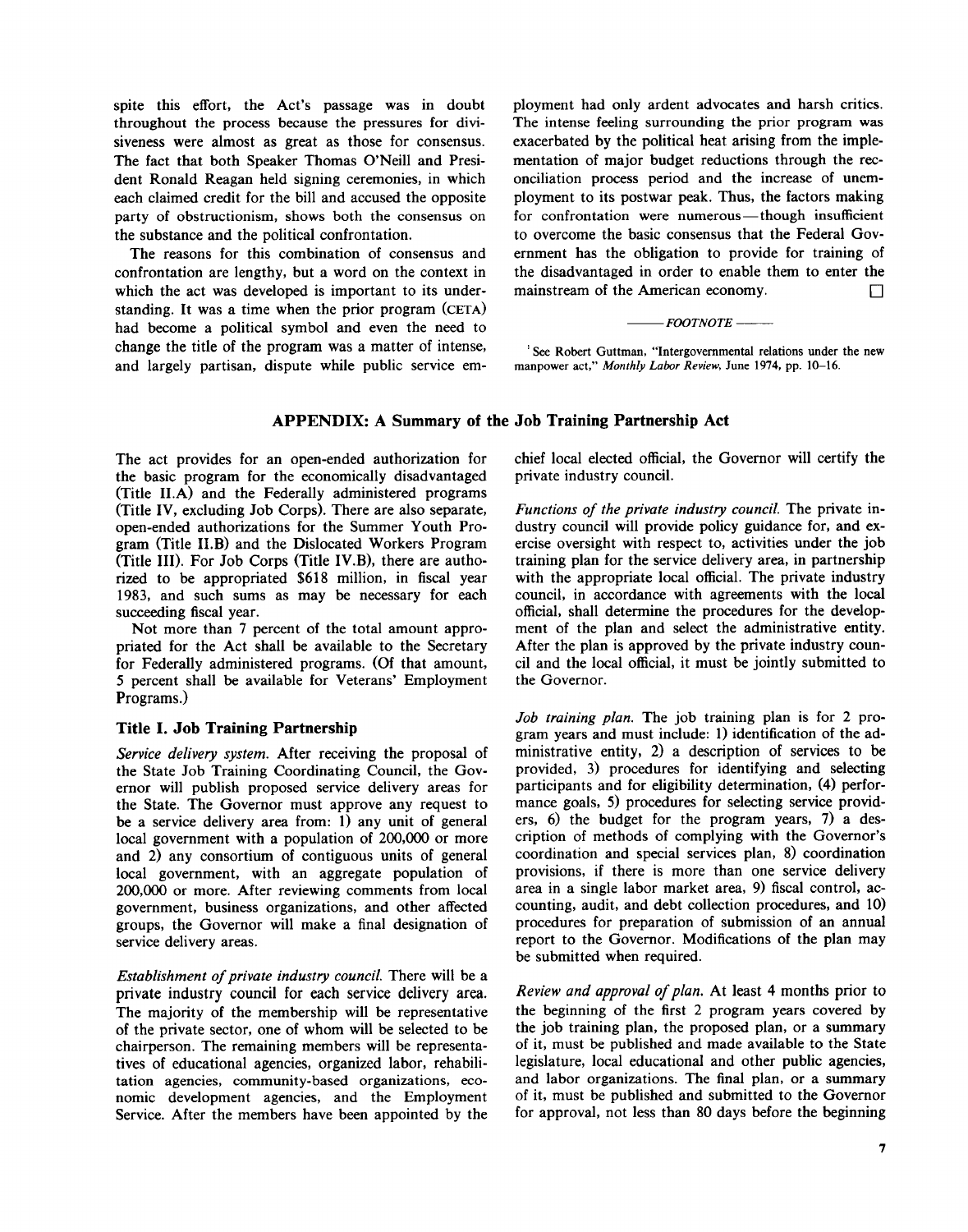of the first 2 program years. The Governor will approve the plan unless he or she finds that it does not comply with the following criteria, which are specified in the act: (1) corrective measures for deficiencies found in audits or in meeting performance standards from previous years have not been taken or are not acceptably underway, (2) the entity proposed to administer the program does not have the capacity to administer the funds, (3) there are inadequate safeguards for the protection of funds, (4) the plan does not comply with a particular provision of the act or of regulations of the Secretary, or (5) the plan does not comply with the Governor's Coordination and Special Services Plan. Any disapproval by the Governor may be appealed to the Secretary, who shall make a final decision within 45 days after receipt of the appeal.

In order to receive funds for planning and operating job training programs, the Governor must submit to the Secretary a Governor's Coordination and Special Services Plan for 2 program years. The Secretary will approve the plan unless he or she determines that the plan does not comply with specific provisions of the act.

State Job Training Coordinating Council. The State Job Training Coordinating Council will be appointed by the Governor, who will designate one nongovernmental member to be chairperson. One-third of the membership will be representatives of the private sector and no less than 20 percent of the members must be representatives from each of the following categories: State agencies; local governments; and others, including labor, education, community-based organizations, and the general public.

State education coordination grants. Funds are available to the Governors to provide financial assistance to any State education agency responsible for education and training, to be used for eligible participants and to promote coordination, through cooperative agreements between State education agencies and administrative entities.

At least 80 percent of the funds available for cooperative agreements must be used to provide services for eligible participants and these funds must be equally matched from other resources. At least 75 percent of the funds must be used for activities for the economically disadvantaged.

Training programs for older individuals. Funds are available to the Governor to be used for job training programs for older workers. Individuals eligible to participate must be economically disadvantaged and be age 55 or older.

Program year. Beginning in fiscal year 1984, the program year will be from July 1 to June 30, rather than the current program year which is October 1 to September 30. Funds obligated for any program year may be expended during that program year and the 2 succeeding program years.

If a private industry council and the local elected official fail to reach agreement on a job training plan, 8

and, as a consequence, funds are not available to the service delivery area, the Governor shall redesignate the service delivery areas in the State. The Governor may merge the affected area into one or more other service delivery areas, in order to promote the reaching of agreement.

Performance standards. The Secretary of Labor will develop performance standards for evaluating job training programs. The basic measure of performance for adult training programs is the increase in employment and earnings and the reductions in welfare dependency resulting from the program. There will be separate performance standards for youth, based on competencies acquired and on placements and retention in employment. The Secretary will also prescribe variations in performance standards for special populations to be served, including Native Americans, Migrant and Seasonal Farmworkers, and ex-offenders, taking into account their special circumstances.

Each Governor may prescribe, within parameters established by the Secretary, variations in the standards, based upon local conditions. Programs failing to meet performance standards for 2 years, after receiving technical assistance, must be reorganized or replaced .

Limitation on certain costs. Of the funds available to service delivery areas for the basic program for the economically disadvantaged (Title ILA), not more than 30 percent may be spent for the costs of administration, supportive services, needs-based payments to participants, and all costs of work experience. Except that, only 50 percent of the costs of work experience must be counted within the limitation, if the work experience program is combined with training, limited to 6 months duration, and the participant is prohibited from further participation in such a program.

Expenditures in excess of the 30 percent limitation are permissible under certain circumstances, if the private industry council requests such excess, the excess is included in the plan for the service delivery area, and the justification for the excess must meet specific criteria. No funds may be used for public service employment.

Governor's coordination and special services plan. Annually, the Governor will prepare a statement of goals and objectives for job training and placement programs within the State to assist in the preparation of the plans for the service delivery areas and the locally developed plans for the Employment Service.

## Title II. Training Services for Disadvantaged

Allotment. The Secretary shall distribute funds available for the basic program (Title ILA) among the States on the basis of the following formula:  $33\frac{1}{3}$  percent on the basis of the relative number of unemployed individuals residing in areas of substantial unemployment;  $33\frac{1}{3}$  percent on the basis of the relative excess number of unemployed individuals; and  $33\frac{1}{3}$  percent on the basis of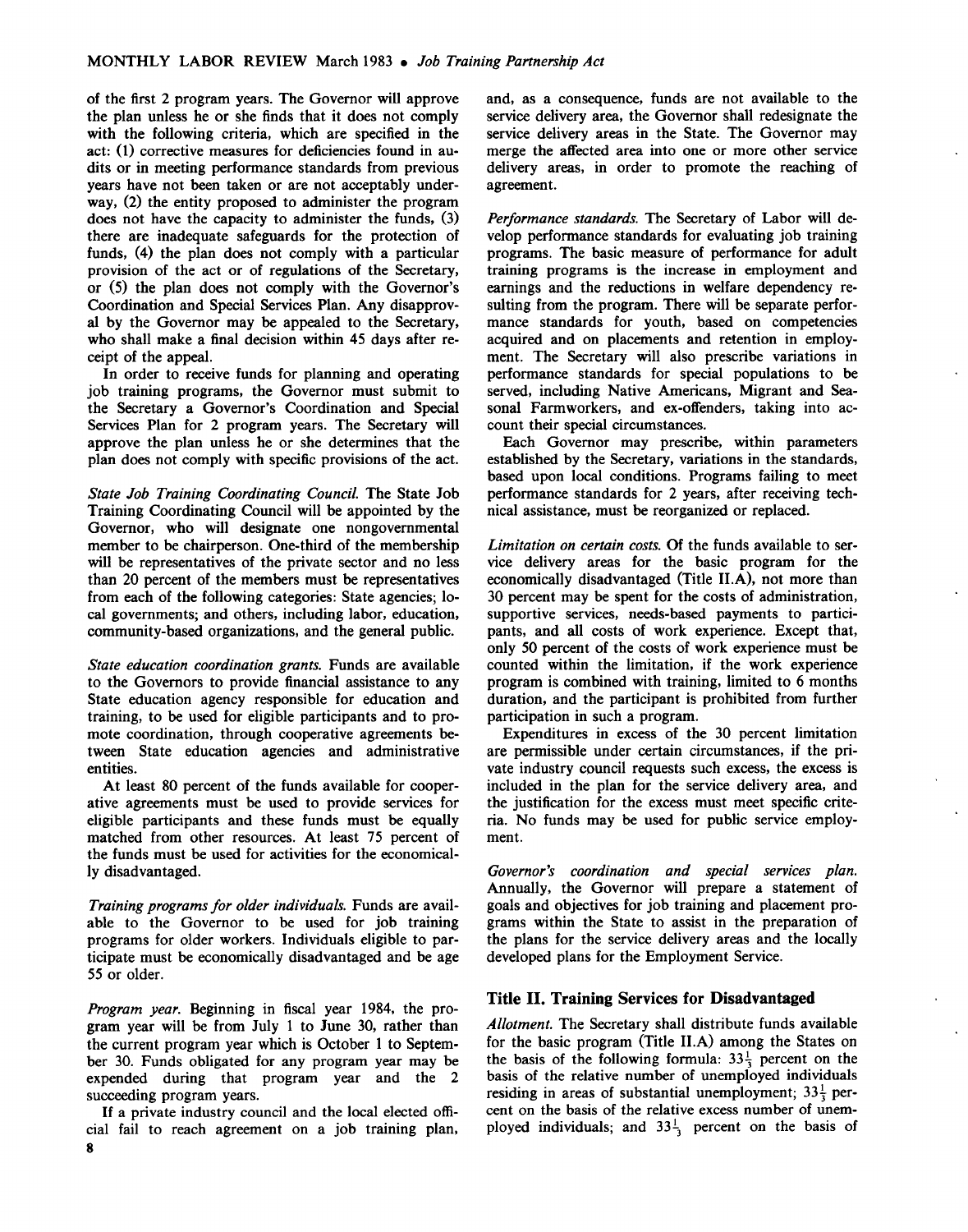the relative number of economically disadvantaged individuals. No State will receive less than one quarter of 1 percent of the amount available for allotment. No State will receive less than 90 percent of its share from the prior year.

Within state allocation. The Governor shall distribute 78 percent of the funds to service delivery areas on the basis of the same formula as the Secretary uses to distribute funds to the States . Of the funds available to each State, 8 percent will be available for State Education Coordination Grants (Sec. 123), 3 percent will be available for Training Programs for Older Workers (Sec. 124), 6 percent will be available for incentive grants for programs exceeding performance standards, and 5 percent will be available to the Governor for program administration and State services .

Eligibility for services. Only economically disadvantaged persons are eligible to participate in the basic program, except that up to 10 percent of the participants may be individuals who are not economically disadvantaged, if such individuals have encountered employment barriers. At least 40 percent of the funds are reserved to serve youth under age 22. Aid to Families with Dependent Children recipients and school dropouts must be served on an equitable basis, taking into account their proportion of economically disadvantaged persons, 16 years of age and over, in the service delivery area . In each service delivery area, the ratio of participants in on-the-job training in the public sector to participants in such training in the private sector shall not exceed the ratio between the civilian government employment and nongovernment employment in the service delivery area .

Use of funds. Funds may be used for basic and remedial education, institutional and on-the-job training, counseling, occupational training, preparation for work, job search training, supportive services, and other activities designed to prepare the disadvantaged for and place them in unsubsidized jobs. Funds may be used for needs-based payments, necessary for participation in accordance with a locally developed formula or procedure. Although traditional forms of job training activities have been listed, services are not limited to those specified, however, funds may not be used for public service employment.

In addition to the other services for youth, the job training plan may include one or more of the exemplary youth programs described in the act, which may be modified to suit local conditions.

Summer Youth Employment and Training Programs. A Summer Youth Employment and Training Program is authorized under this act and is not subject to the 30-percent cost limitation applicable to the basic program. Participants must be economically disadvantaged and under age 22. Eligible individuals aged 14 or 15 may participate in the Summer Youth Program, if appropriate.

## Title III. Assistance for Dislocated Workers

There is an open-ended authorization for a program to identify displaced workers, job opportunities, and training available. The program will match the worker with the training and ultimately with the job. The Secretary shall distribute funds to the States for the Dislocated Workers Program according to the following formula: one-third on the basis of the relative number of unemployed individuals, one-third on the basis of the relative excess number of unemployed individuals, and one-third on the relative number of individuals who have been unemployed for 15 weeks or more. Funds may be used to pay 50 percent of the program's cost and the remaining 50 percent must consist of non-Federal matching, with a smaller matching requirement for States with above average unemployment. Unemployment insurance benefits, paid by the State to participants, may be credited for up to 50 percent of the matching requirement.

## Title IV. Federally Administered Programs

The Native American Program, the Migrant and Seasonal Farmworker Program, Job Corps, and the National Commission for Employment Policy are all retained under this act.

In addition, a new Veterans' Employment Program has been added which will be administered by the Assistant Secretary for Veterans' Employment. Eligible individuals include service-connected disabled veterans, veterans of the Vietnam era, and veterans who are recently separated from military service.

National activities. The Secretary is authorized to conduct Multi-State Programs which are job training programs or services that are most appropriately administered at the national level and are operated in more than one State.

In addition, the Secretary is authorized to conduct research and demonstration activities, pilot projects, evaluations, and to provide training and technical assistance .

Affirmative action. Contracts subject to affirmative action obligations under Executive Order 11246 may establish or participate in training programs for eligible participants under this act designed to assist in the training and placement of eligible participants . If such programs meet the criteria established in the act as well as criteria established for such programs by the Office of Federal Contract Compliance Programs, the contractor may maintain an abbreviated affirmative action plan and the successful performance of such a contractor's training program shall create a presumption of goodfaith effort by such contractor to meet the affirmative action obligations.

## Title V. Miscellaneous Provisions

Amendments to the Wagner-Peyser Act. The Employment Service will develop jointly, with the private in